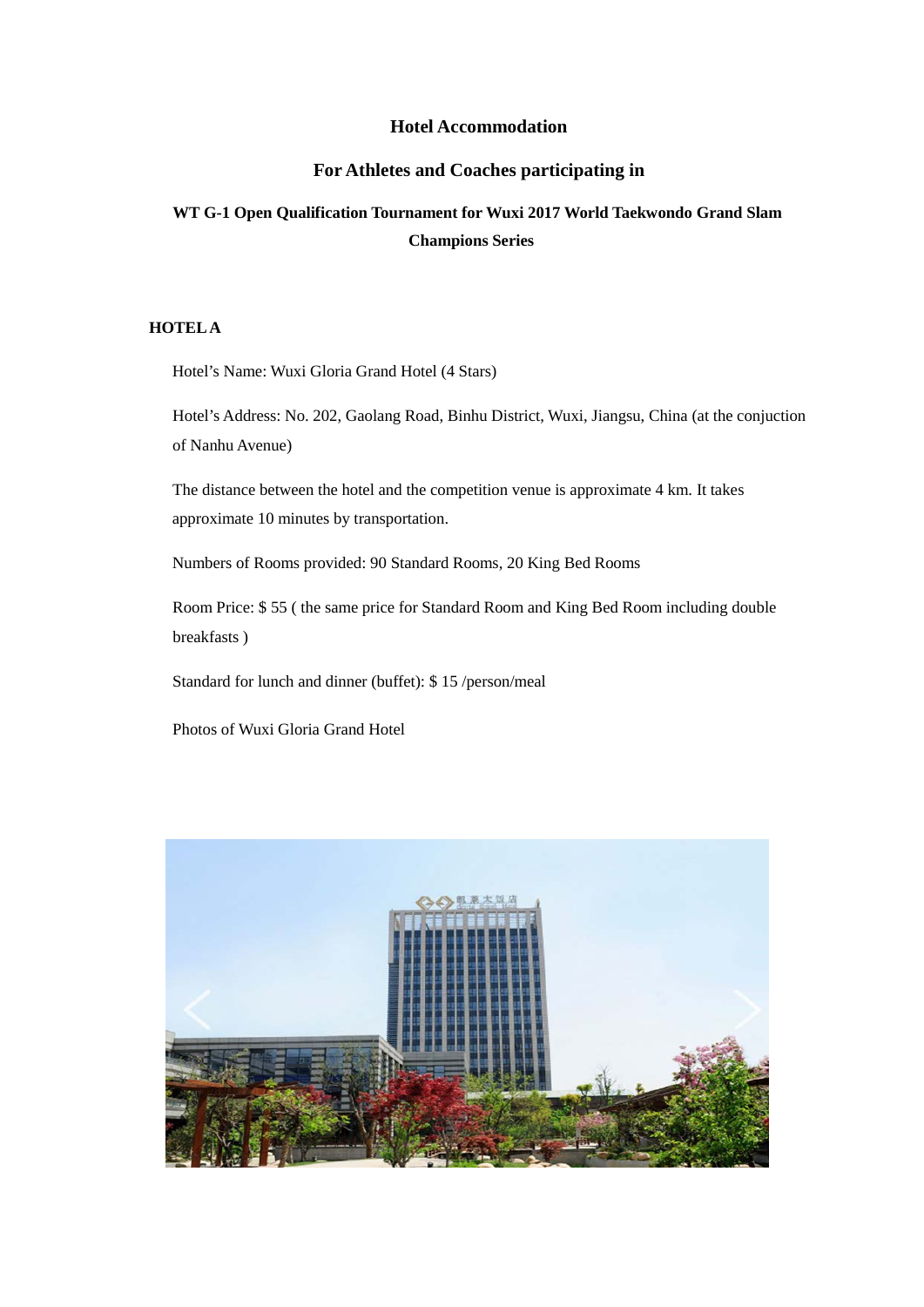



## **HOTEL B**

Hotel's Name: Veegle Sincere Hotel Wuxi (Standard 4 Stars)

Hotel's Address: No.1 Star Business Center, No.19 Hefeng Road, Binhu District, Wuxi, Jiangsu, China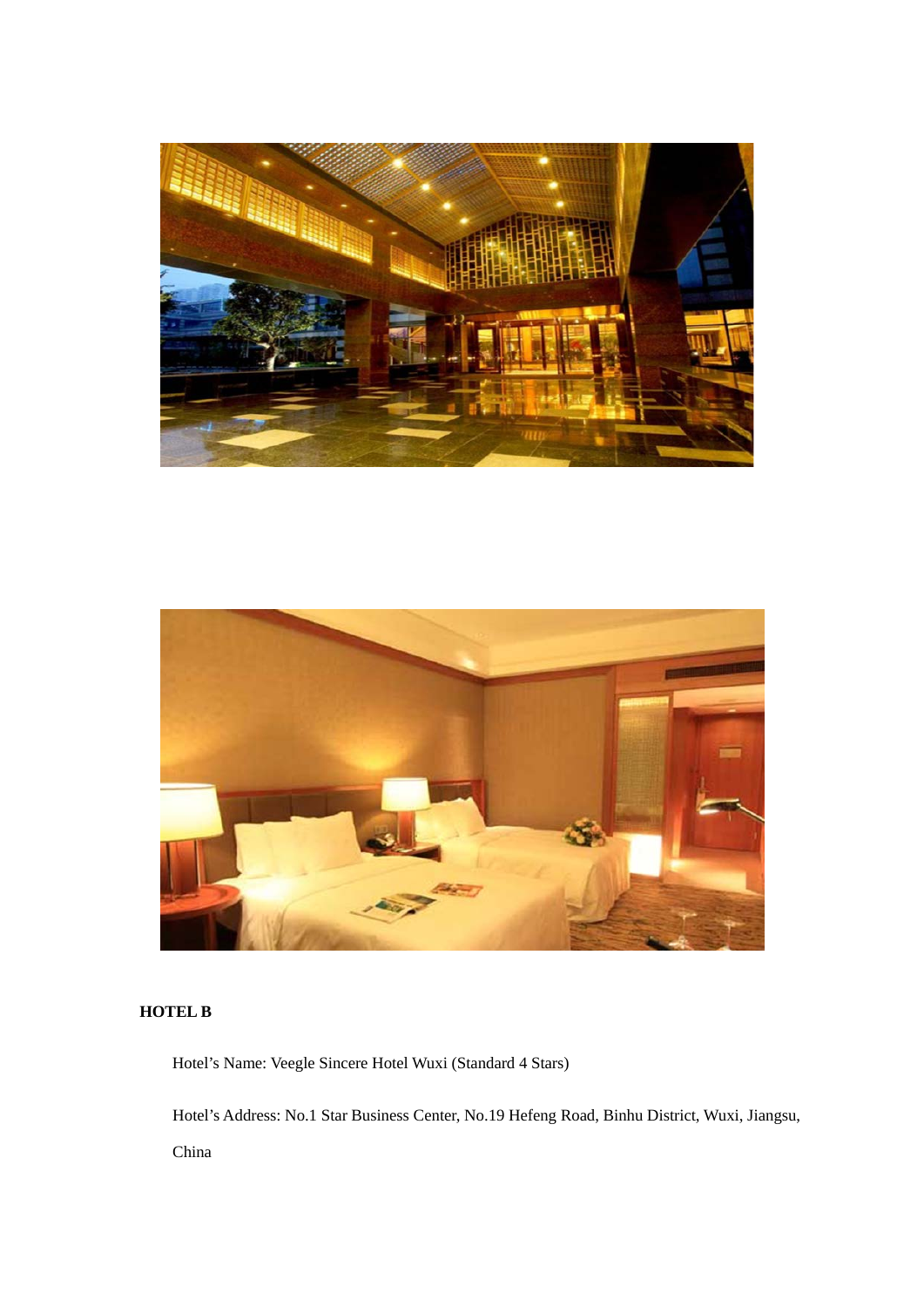The distance between the hotel and the competition venue is approximate 6 km. It takes approximate 15 minutes by transportation.

Numbers of Rooms provided: 100 Standard Rooms, 20 King Bed Rooms

Room Price: \$ 45 ( the same price for Standard Room and King Bed Room including double breakfast )

Standard for lunch and dinner (buffet): \$ 15/person/meal

The photos of Veegle Sincere Hotel Wuxi